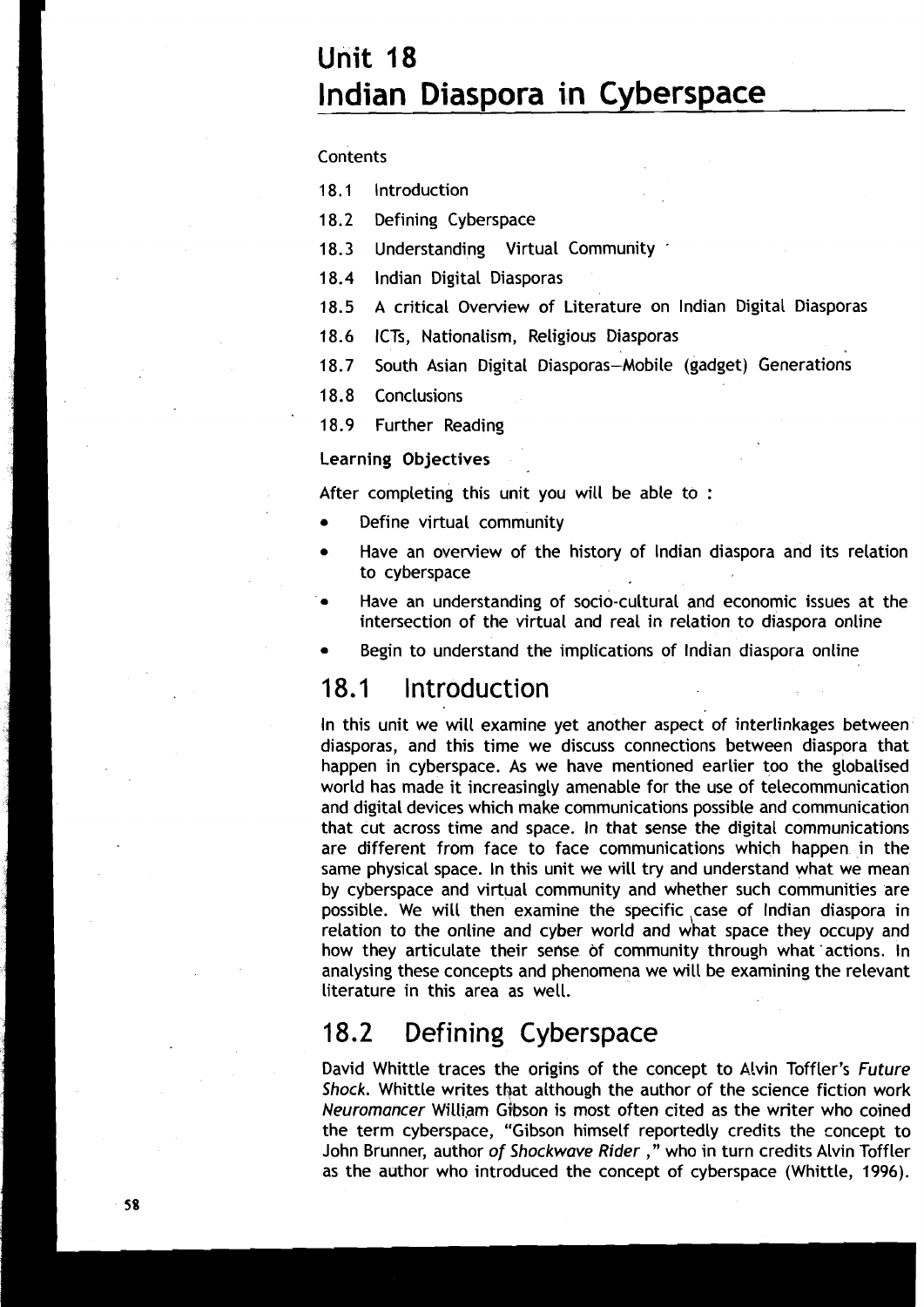#### **Box 18.1: What is Cyberspace? Cycle 2014 Cyberspace Cyperspace Cyberspace Cyberspace Cyberspace Cyberspace Cyberspace Cyberspace Cyberspace Cyberspace Cyberspace Cyberspace Cyberspace Cybersp**

In the second edition of The World Wide Web Unleashed, John December and Neil Randall offer the following definition of cyberspace:

Cyberspace refers to the mental construct a person generates from experiencing computer communication and information retrieval. The science fiction author William Gibson developed this term to describe the visual environments in his novels. Gibson described worlds in which computer users navigate a highly imagistic global network of information resources and services.

The term cyberspace is used today to refer to the collection of computermediated experiences for visualization, communication, interaction, and information retrieval (1995: 328).

Much of the confusion and uncertainty surrounding the notion of whether or not there really is community online  $-$  whether or not "virtual communities" occur  $-$  has to do with the "cyberspace" fantasy and the false dichotomy between "real life" (what cybernauts refer to as "RL") and "virtual life". The cyberspace metaphor leads us to believe that our interactions online are separate from our everyday lives. Technically, all we are doing online is transmitting messages with the aid of a modem and the telephone cornection. And yet we do not think of a telephone conversation as not being real. Perhaps the reason we think of cyberspace as not only separate from our everyday lives and interaction with with-body, but also as "unreal" has to do with the fact that cyberspace as a concept is rooted in science fiction. In futuristic literature, cyberspace is physically inhabitable space. It is an "electronically generated alternate reality, entered by means of direct links to the brain." There is a bodylsoul split.

Following the literary notion of cyberspace, we think of our transmission of messages via the internet in spatial terms. Yet there is something about comnfunicating online that gives us a sense of multi-dimensional space. There seems to be something about words and images that pop on and off computer screen - as when we send and receive messages and view websites - that leads to the illusion that there is some kind of life on the other side of the screen. Almost as if there is a "land" on the other side of the glass, from which something or somebody "talks back". As William Gibson, the science fiction author attributed with the coining of the term "cyberspace" writes, people who use computers and play computer games " develop a belief that there's some kind of actual space behind the screen, some place that you can't see but you know is there."

This illusion of space beyond the computer screen is perhaps the best and only "evidence available of the actual existence of cyberspace itself" (Whittle, 1996:6). Sandy Stone points out that "cyberspace" as described in literary fantasies does not as yet exist. In science fiction, cyberspace is a physically inhabitable, electronically generated alternate reality, entered by means of direct links to the brain - that is, it is inhabited by refigured human "persons" separated from their physical bodies, which are parked in "normal" space. The physical laws of "normal" space need not apply in cyberspace, although some experiential rules carry over from normal space - for example, the geometry of cyberspace is, in most depictions, Cartesian. The "original" body is the authenticating source for the refigured person on cyberspace: no "persons" exist whose presence is not warranted by a physical body back in "normal" space. But death in either normal space or cyberspace is real, in the sense that if the "person" in cyberspace dies, the body in normal space dies, and vice versa (Stone,1991) .However, cyberspace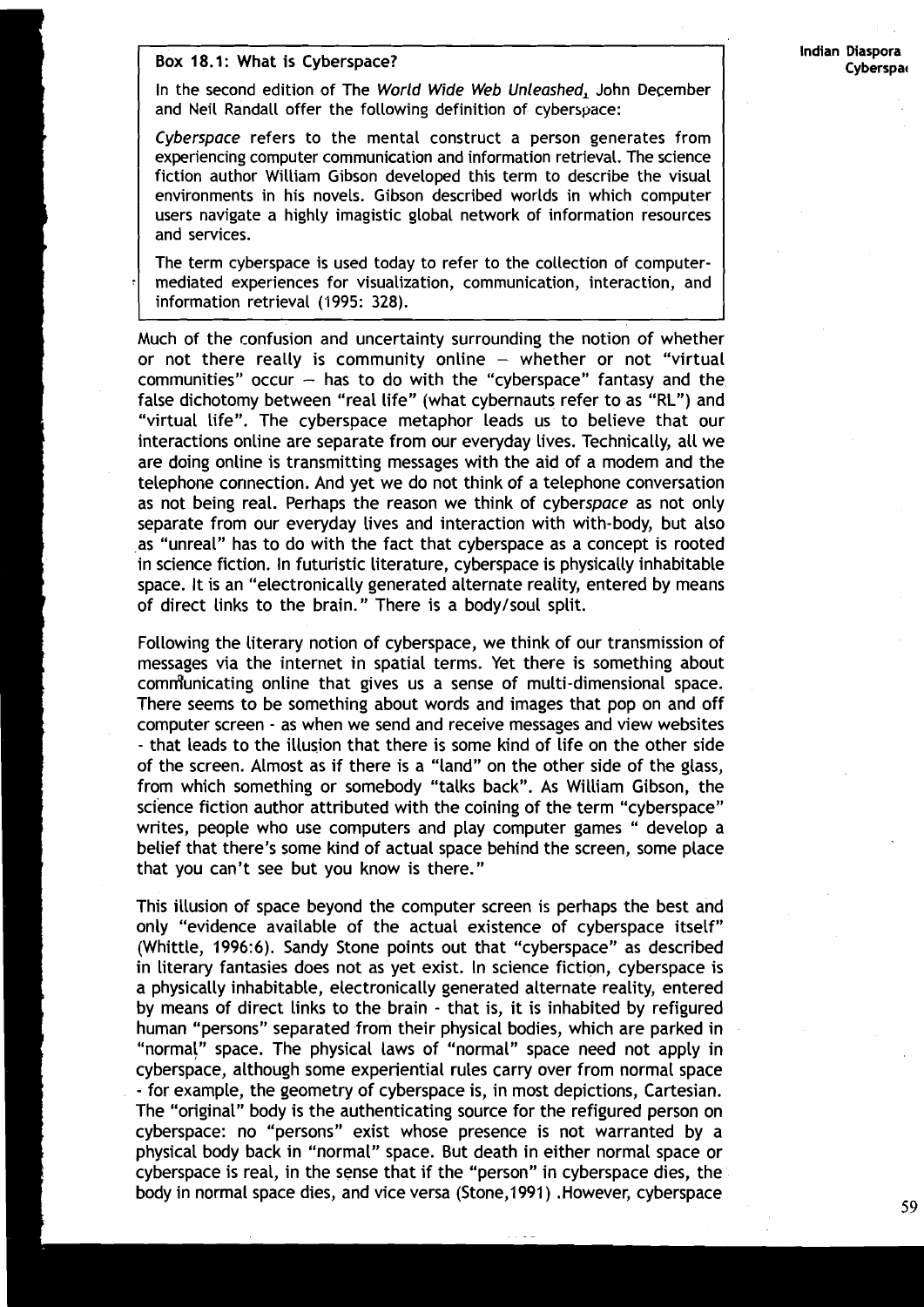**lndla and Indian Diaspora:** as we know it today is a social environment "enabled by and constituted **Linkages and Policies** through communication technologies"(Stone, 1991 ).

# 18.3 Understanding Virtual Community

At what point in our use of interactive computer systems do we come to believe in "virtual communities"? Do all people who interact on e-mail lists use internet relay chat systems and web-based multi-user systems consider themselves part of some sort of community that exists "in cyberspace"? It is suspected that it is when there is some strong affective and/or material "real life" leak, spill-over and connection that the people who use systems of interaction online begin to feel the existence of some sort of "community".

What then is a "community" on cyberspace? In whose imagination does this community exist? How is it different from Real Life community? How is an online "culture" different from a Real Life culture?

#### Box18.2<sup>-</sup>Some Definitions of Virtual Community

Howard Rheingold is credited with publicizing the notion of Virtual Community. This was a concept carrying much hype - yet also much discussed and argued about in the early 1990s when the Internet became more available for commerce as the "world-wide web" with increased access and use around the world. Simply put, we can say that the term virtual community refers to individuals with some common goals and interests networked through various online technologies.A commonly cited proponent of virtual communities, he defines virtual communities as : "social aggregations that emerge from the Net when enough people carry on... public discussion long enough, with sufficient human feeling, to form webs of personal relationships in cyberspace" (Rheingold,1993:5). Another scholar defines virtual communities as: incontrovertibly social spaces in which people still meet face-to-face, but under new definitions of both `meet' and `face'.... [V]irtual communities [are] passage points for collections of common beliefs and practices that unite people who were physically separated" (Stone,1991). Therefore, "space" in cyberspace is "predicated on knowledge and information, on the common beliefs and practices of a society abstracted from physical space" (Jones, 1995).

While Rheingold 's definition suggests something like a group of people gathered around a village well, Stone's definition suggests separated soulmates "meeting" beyond the human body , overcoming limitations or physicality, in these cyberspatial "passage points".

Despite the fact that these definitions above appear to implicitly romanticize virtual interaction, they are not totally wrong in their descriptions of a community online. Creating and feeling a sense of community online does depend on the continuation of "public discussion long enough, with sufficient human feeling, to form webs of personal relationships in cyberspace"; on "collections of common beliefs and practices"; and "new definitions of both 'meet' and 'face'". Virtual communities are indeed "social aggregations that emerge from the Net" and "passage points for collections of common beliefs and practices of a society". However, while the nature personal relationships is no doubt different online than face-to-face, I would not say that they are completely abstracted from material reality.

In his article Why We Argue About Virtual Community, Nessim Watson finds fault with the use of the phrase "virtual community." He argues that using the Label "virtual" community for groups of people interacting with each other online makes it seem as if the community "is not actually community."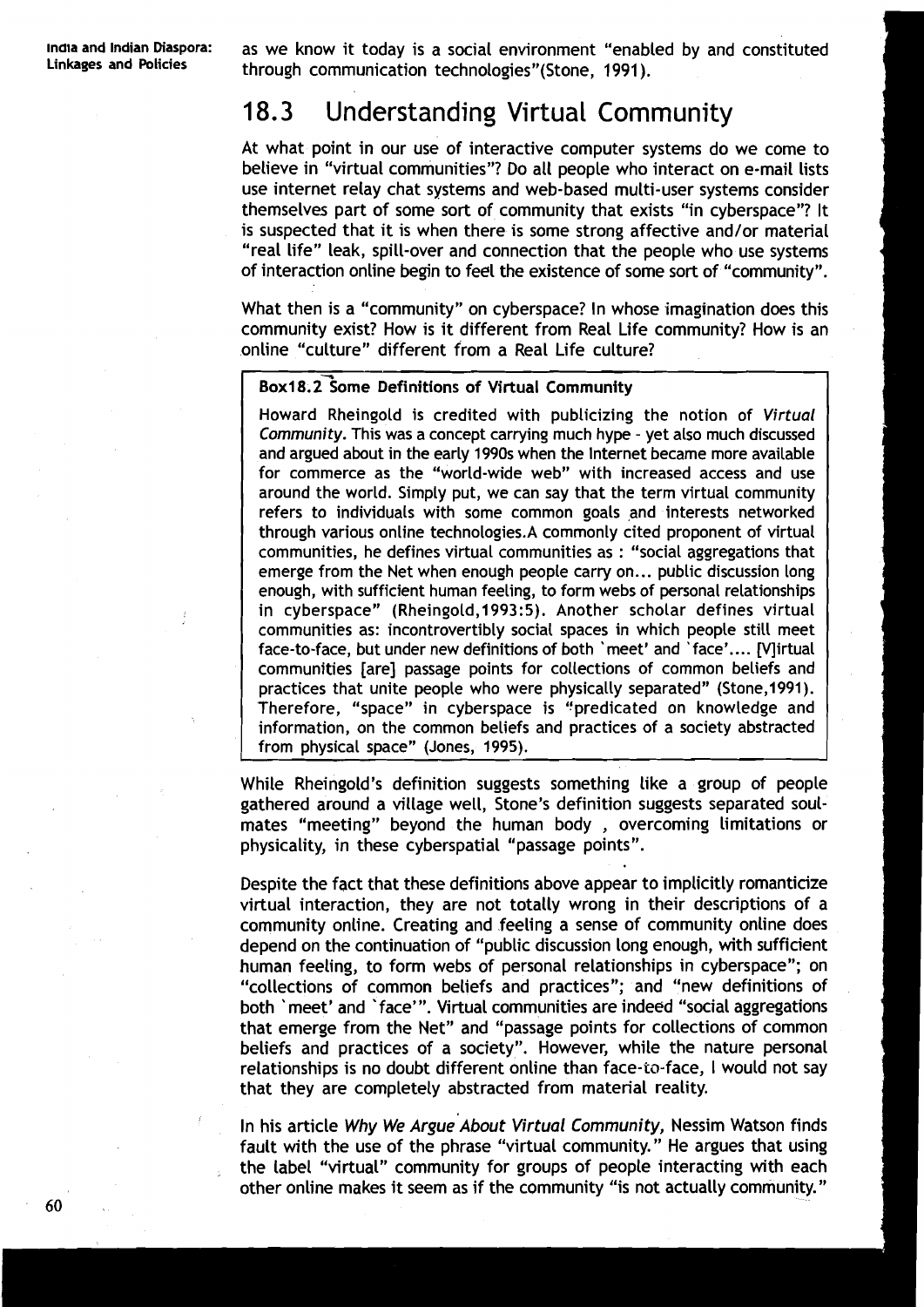The distinction between "virtual" community and "real" community is **Indian Diaspora in**  unwarranted. The term "virtual" means something akin to "unreal" and so the entailments of calling online communities "virtual" include spreading and reinforcing a belief that what happens online is like a community but isn't really a community. My experience has been that people in the offline world tend to see online communities as virtual, but that participants in the online communities see them as quite real (Watson, 1997:129).

Watson admits that communities online are different from communities offline, but he argues that they are communities nonetheless. Watson also examines the uses of applying or denying the metaphor of community for groups of people interacting online. He discusses Neil Postman's critique of the notion of virtual community which is centered around the notion that online groups enable the separation of the "real" from the "virtual". Postman objects to the use of the term community within online contexts because online groups "do not contain the stake that exists in 'real' communities......they lack the essential feature of a common obligation. **I** More accurately, online communities lack the consequences of not meeting or participating in the common obligation of most communities" (Watson, 1997: 122).

The statement that online networks do not have a stake in RL communities is contestable. As I indicated earlier in this chapter, communities are made up of group practices, discourses, structures, hierarchies virtual communities (online networks) are imbedded within these very power structures and ideologies. While characterizing Postman's notion of community as noble, Watson dismisses the criticism of virtual community as "nostalgic". He suggests that a closer look at the way online interaction forms and transforms community structures might help internet scholars "make an important contribution to the improvement of democratic representation"(Ibid).

Waton's discussion on virtual community is a necessary intervention into the ongoing debate about the existence of community online. His study of the online group Phish.net sheds light on many issues relating to the formation and structuring of online community. However, Watson's optimism with regard to virtual communities and possibilities for restructuring power relations and the revitalization of democracy is problematic, as is. Postman's view regarding community and obligation is nostalgic. Personal, political, social and economic obligations are a very important part of community life. Neil Postman's objection to the use of community while describing online groups might suggest that the discursive formations online cannot significantly change our material reality, since the online collectivities lack a sense of obligation to real community. Watson points out that even today's "real" communities lack the sense of common obligation that Postman is referring to. According to Watson, Postman's work compares what we call community today to the community which humans had during the nineteenth century era of cottage industry and small village life (lbid:123).

Therefore, Watson goes on to argue that the term, as Postman uses it, is nostalgic, since "so little of the present-day world fits the metaphor" (Ibid). However, as those of us who have lived online connected to various digital diasporic communities can attest, the term "community" in relation to online groups of diasporics is applicable since we see that they do indeed have a common obligation to the "real" community that they are part of, whether or not they admit to this obligation or connection. While mainstream ideology behind the whole "global information highway" encourages the formation of niche virtual communities, where the participants try to distance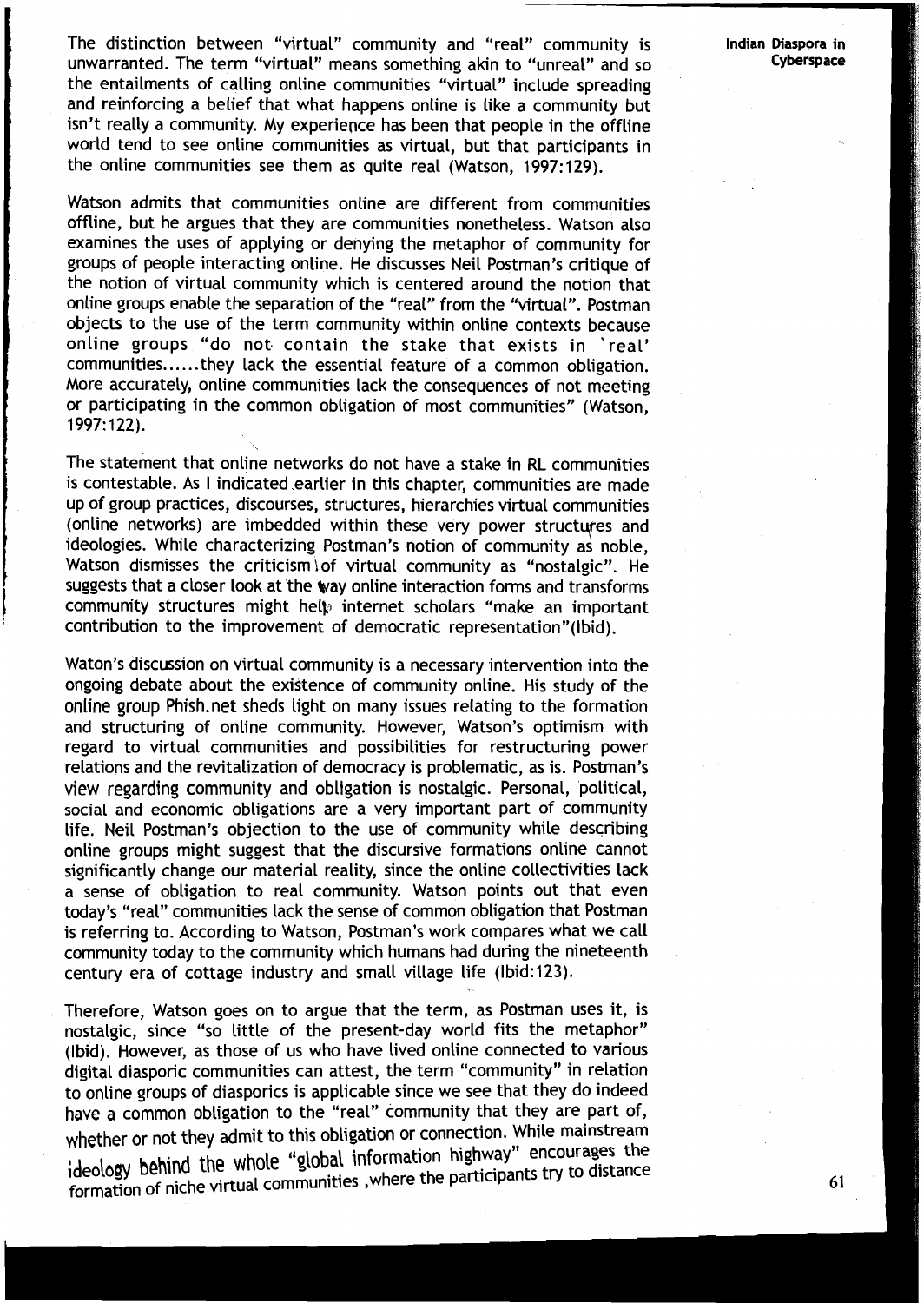India and Indian Diaspora: themselves from the problems of "their lagging and disadvantaged<br>Linkages and Policies countrymen, regions, states," (Schiller,1995) it is also a fact that social relations and interpersonal exchanges within virtual communities cannot escape their connection with "RL" political, economic, social and cultural material practices. Thus we see that Watson's and Postman's views on virtual community highlight an existing binarizing of "virtual" and "real" that is based in utopic and dystopic views of being online. Written in early years of emergence on virtual community - these discussions reveal to us the assumptions that lie behind how community is viewed and how the newness of the use of any kind of technology leads to debates that yet keep drawing us back into technological determinism. More than a decade after the internet became globally available (at least in theory), now, we can see these arguments constantly surfacing in all arenas of discourse - in business, in academia, in activism, in non-governmental organizations and so on. However, in practice, many of us do not subscribe to the binary.

> Those of us located in a certain socio-economic class with access to language, education, skills and material necessary to be connected, in addition to being in work-environments that give us no choice regarding whether we use internet connectivity and access online available information and social spaces or not, have begun to take the community formations online for granted. As easily as the radio, television, telephone and mobile/cell phone has been a necessity for our daily functionality, being online has also become a part of our everyday practice. For instance, where my father's generation living in diaspora (in my childhood) we would as a family connect to All India Radio via radio as they sipped their early morning coffee, today we connect with Indian news via online environments through wireless networking - each to their own laptop, or through satellite TV in front of a commonly shared screen. In all these instances - our offline/unconnected social practices result in further discussion in face-to-face environments and continuing community formations in physical spaces.

> The celebration of freedom and the lack of boundaries on cyberspace assumes that cyberspace is a possible Utopia for the privileged classes which is separate from the reality of everyday suffering and deprivation that the less privileged of the world have to endure. Increasingly, cyberspace is marketed as a wonderland where gender, race and all such markers of otherness will be erased and melted down as we transform ourselves into texts and images online . Thus the binary that positions virtual community as not real (implicit in both utopic and dystopic views) and as distant from the reality of the offline everyday also misrepresents. Further, what is implicit in the rhetoric is the assumption that community formation starts with the individual and is rooted in the individualist rhetoric that pervades the technological imaginary. What the Utopian and Dystopic visions of cyberspace and online technologies overlooks is the fact that the individual is embedded within the practices, structures of power and discourses that make up the community. Nancy Baym writes, "Although in many ways research has become more sophisticated, the continuing debates over the nature and worth of the virtual community belie an ongoing presupposition that there are two types of communities, one authentic and the other virtual" (Baym,1995).

> Whenever we speak of online activity, the split between the "real" and the virtual is always implied. To overcome the vitual life vs real life binary, Don Slater suggests that, "What is really required, therefore, is a move from asking about "the nature of online relationships and identities," to asking the entirely different question: "What do people

62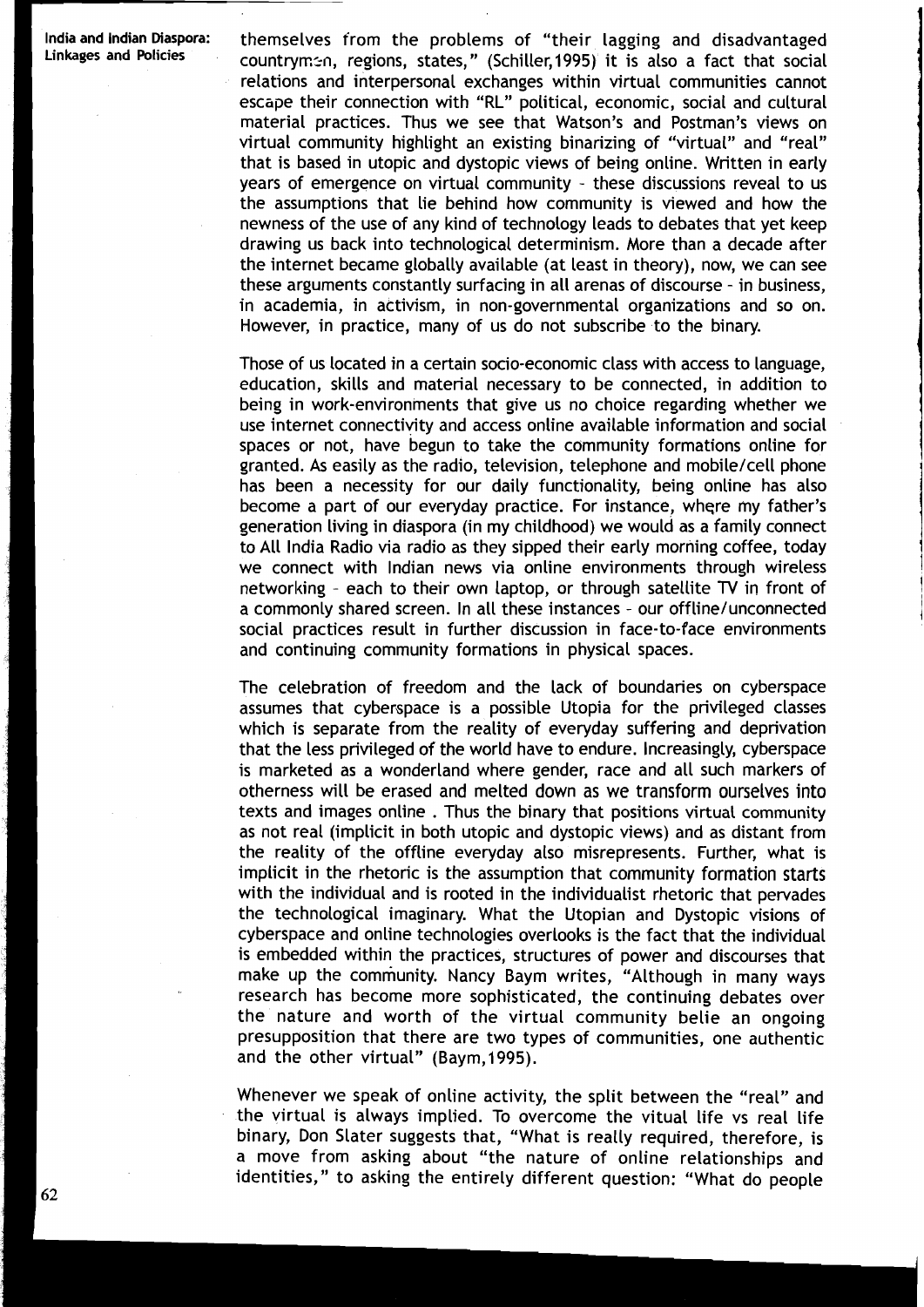do online?" (Slater, 2000:539). Slater also calls for "more rich and **Indian Diaspora** in integrated accounts of the social relations" occurring in online venues arising from "deep ethnographic studies of particular social groups with real histories"(Ibid). Differences do exist between a purely textual e-mail interaction and sharing physical and temporal space talking to someone in a coffee shop - just as differences exist between speaking on the telephone and speaking face-to-face. But we never suggest that speaking on the telephone is "not real."

Instead of asking whether online interaction is "real" it is about time we shifted our focus, then, to questions regarding group norms and standards, structures and traditions that create a sense of inclusion and/or exclusion and to see how these are enacted in virtual environments. Given the supposed separation between online and offline, what about online social interaction that moves offline? What impact does ongoing, regular offline contact have on virtual interaction between the same people? Baym's research, along with a number of others dating all the way back to Rheingold, referenced close relationships formed via virtual channels which moved into other mediated channels (telephone conversations) or face-to-face meetings for at least a portion of computer mediated communication users.

Virtual communities of diasporic communities thus are material and discursive, with very real material consequences. Further, they represent not only a social and digital space of cultural representation but also a contact zone of cultural contestation. Such a notion stems from what Mary Louise Pratt codification. In her 'influential book Imperial Eyes: Travel Writing and Transculturation, Pratt defines her contact zone as "social spaces where disparate cultures meet, clash, and grapple with each other, often in highly asymmetrical relations of domination and subordination" (Pratt, 1992 **:4).** To be more specific, contact zone refers to "the space of colonial encounters, the space in which peoples geographically and historically separated come into contact with each other and establish ongoing relations, usually involving conditions of coercion, radical inequality, and intractable conflict" (Ibid: 6). The notion of contact zone is originally predicated on the unequal power geometry of colonial encounter that usually involves white Westerners and non-Western cultures in the officially bygone era of colonization. Moreover judging from Pratt's vigorous analysis of travel writings produced by Euro-American travelers to South America and Africa in the age of Western colonial expansion, there was much space for the Others' voices in the contact zone.

#### 18.1 Reflection and Action

What do you understand by cyberspace?

Do you think cyberspace can be real?

In what way is the space of an online communication world different from real physical space?

### 18.4 Indian Digital Diasporas

Diasporic communities the world over, of course, seized upon the opportunity to connect globally to form various virtual communities. The question then is, what is the implication of being able to form such connections and of being able to sustain them via online networks. What sorts of cultural practices are reproduced and sustained. What sorts of histories and memories captured and stored. How are digital diasporas re-envisioning cultural, social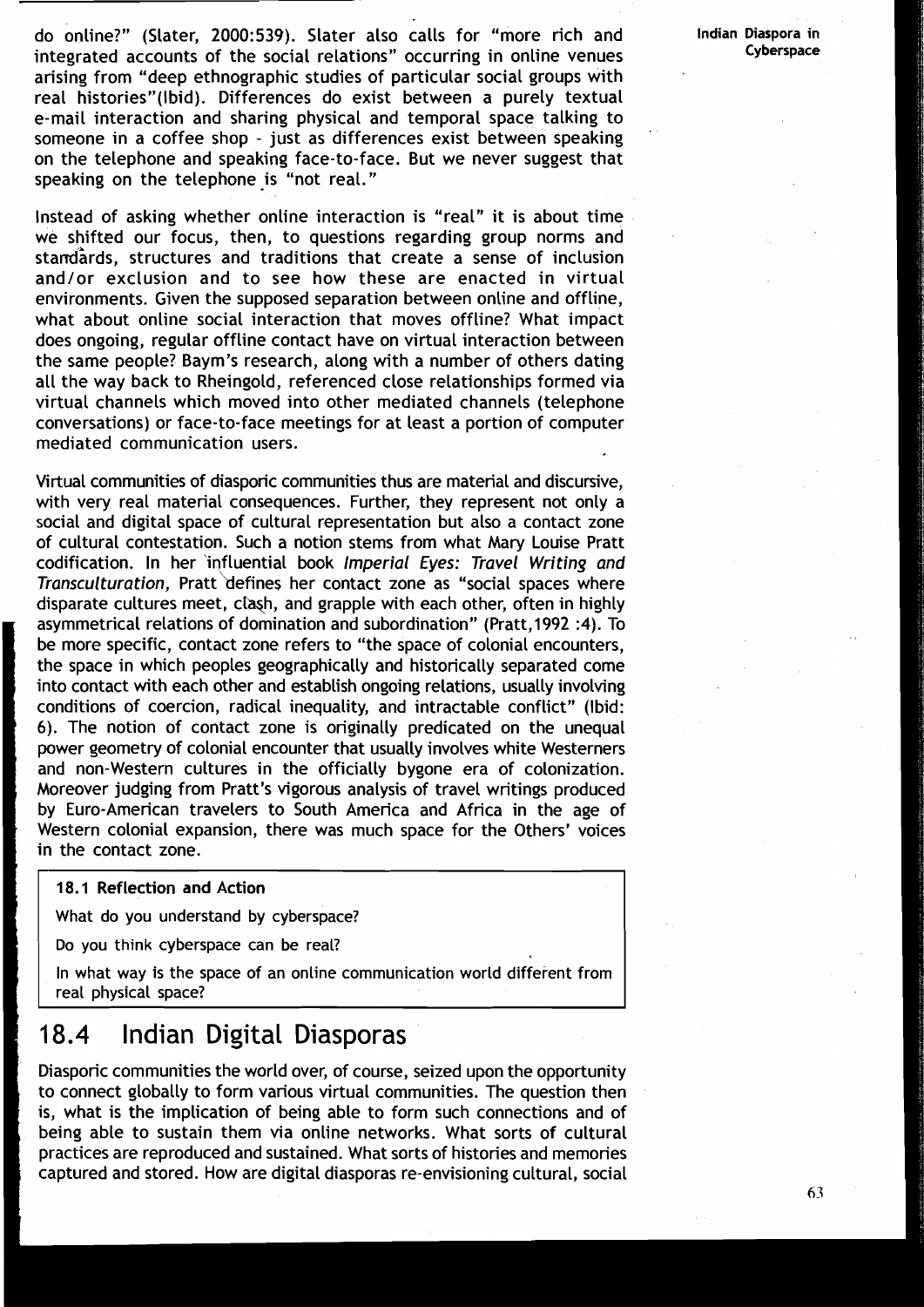**India and Indian Diaspora:** and religious pasts and futures. What might be the implications for future generations of the nations that such digital diasporic communities claim a "homes. " In addition - how do the technological interfaces available via internet based digital media shape the reproduction of such identities and community practices. Benedict Anderson wrote of **Imagined Communities (1991)** shaped through print capitalism. What we see now in digital diasporas is an extension and transformation of such a logic - multiple and nuancedthe logic of post-capitalism, as suggestion by Frederic Jameson. Further, Alvin Toffler has also predicted the formation of niche communities, which are in essence what we see online in digital diasporas; databases, categorizing and labeling within existing and evolving grids.

> Amit Rai (1995) argues that those communities online which are created by immigrants and other diasporic populations reproduce the same tensions and ideologies that are visible within diasporic communities not on-line (that is the communities in real life). He does not see them as "oppositional" formations in the sense suggested by writers who talk about the "radical democratizing potential" of cyberspace. In his article, he suggests that the physico-logical structure of hypertext is visible on these online communities. While one strongly doubts the "radical democratizing" potential of hypertext or of the electronic medium in general, one does believe that the form of hypertext might make possible different types of textual interaction at least for the privileged few who have access to the medium.

> Amit Rai (1995) is critical about the possibility that these spaces can "inaugurate liberatory practices of the self", contrary to what some celebratory rhetoric may suggest about the possibilities offered by internet communication. In his article, he discusses how these spaces, while they may have potential (and they may not) for democratization, can equally be used to propagate "reactionary politics". Whether or not the discourses are exact replays of real life interactions, it is true that the limit of this discursive community lies within the actual with- body people who inhabit real life diasporic spaces and who have access to internet. The discussions and narrative threads are wholly the product of the kind of people who are able to get on-line. The nature of an online community depends on the participants and the discourses allowed by the participants of the community. The nature of the discussions online , to a very large extent , is a reproduction of politics of interaction within real life communities.

It is important to remember that virtual communities are disembodied, but<br>nonetheless they are discursive reproductions of real life societies and<br>imagined communities. In spite of the illusion that there is only pure text nonetheless they are discursive reproductions of real life societies and imagined communities. In spite of the illusion that there is only pure text and no human form from which the text emanates, we have not all dispersed into pure cyberspace. We are not disembodied beings, and even when we are interacting within virtual communities, we are still very much within discursive economies and hierarchies - co-created by us and still within hegemonic structures of social, economic and political interaction. We are talking about "discursive subjects" who are identifiable by the nature and content of their texts.

However, it is not suggested here that there is absolutely no difference in the way people interact within virtual and real communities. The fact that we interact in pure text and not face-to-face confuses and complicates the interactions in interesting ways . The discursive content of the discussions on these EBBS (Electronic Bulletin Boards) and email lists may not always be very different from discussions off-line groups (except perhaps that they use compu-slang every now and then), but the complexities of the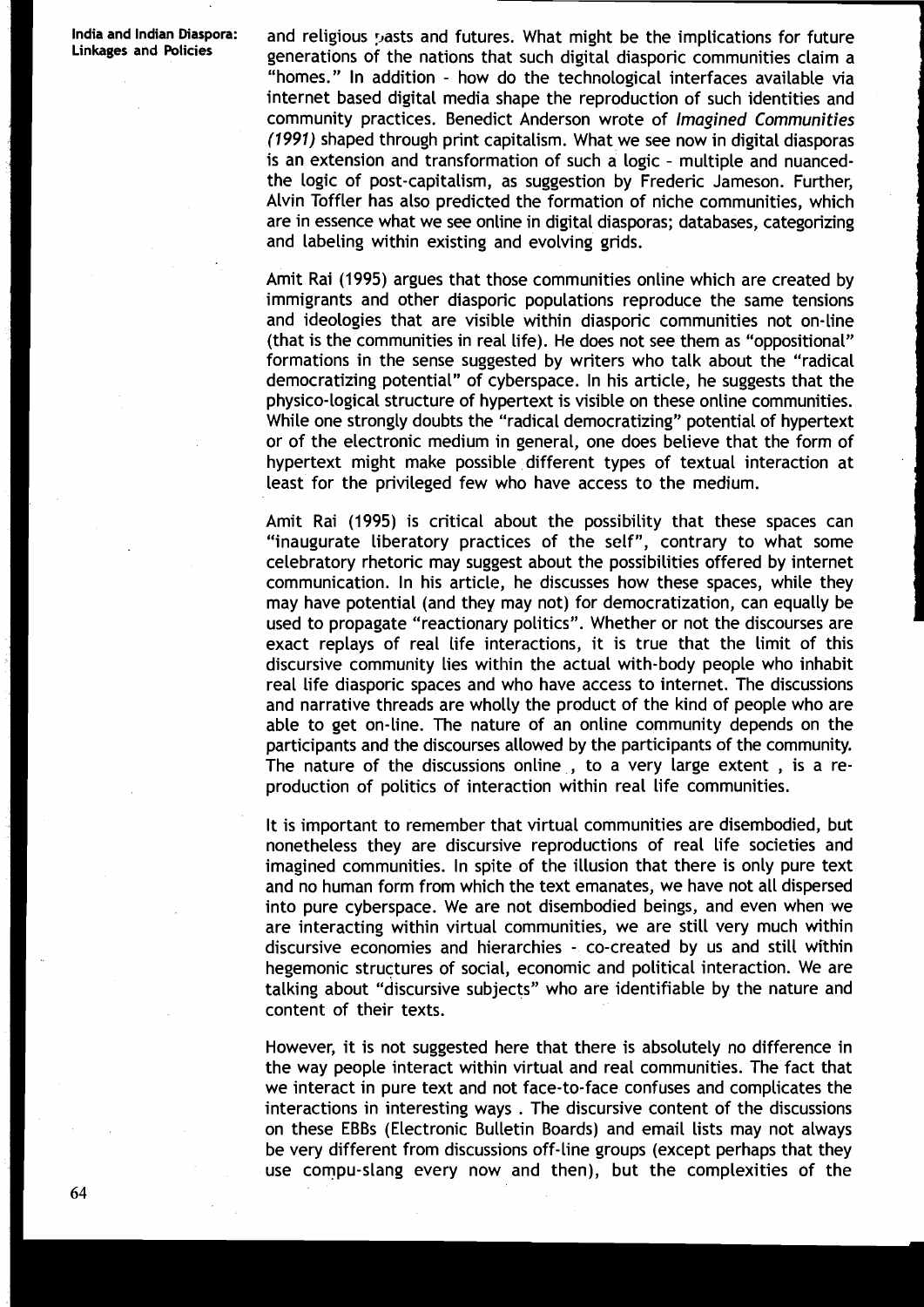interactions and subject positions can be suppressed due to the unavailability **Indian Diaspora in**<br>
of nonverbal suce and the possibilities of making a disapproving or **Suppreme** Cyberspace of nonverbal cues and the possibilities of making a disapproving or **Cyberspace**  resistant silence "heard" online.

**I** Virtual communities appear disembodied, but nonetheless they are discursive reproductions of real life societies. In the case of virtual communities formed around a certain national, ethnic or regional identity the imagining of these communities spills beyond cyberspace into RL in ways that are slightly different from the RL overflow from other kinds of virtual communities

# A Critical Overview of Literature on lndian Digital Diasporas

**I Digital Diasporas**<br>
In this section we will do a quick overview of literature that exists and<br>
suggest future directions for the study of the phenomenon and issue of<br>
Indian Digital Diasporas.<br>
While there is a large bo suggest future directions for the study of the phenomenon and issue of lndian Digital Diasporas.

While there is a large body of mainstream literature on topics related to Indians and 'IT' (Information Technology), Indians in cyberspace and 'the digital divide' mostly from development related perspectives - these articles do not engage the implications of digital diaspora as a socio-cultural phenomena. However such writing is useful in trying to understand the extent to which the lndian diaspora is spread out in digital environments. Much of this literature relates to business applications, software design and production for businesses worldwide. Some concerns relate to programming labor for businesses, access to IT related jobs for the lndian populations, and issues of access from lndia to the global commercial centers of the world. Thus the discursive socio-cultural spaces that internet spaces enable, **<sup>L</sup>**or how the design of information technologies and cultural spaces enabled \_through such interfaces shape the possibilities and impossibilities for the emergence of marginalized subjectivities are not adequately examined in such writing. Bodies of literature related to lndia and the IT phenomena that draw connections between lndian (and South Asian) diasporas and cyberculture do however exist. These examine socio-cultural aspects of online activity (see Rai, 1995), and discursive formations online in relation to subjectivities that emerge in digital diasporas and in relation to issues such as 'voice and voicelessness', 'marginalized populations' and 'subaltern counterspheres' addressed by cultural studies, postcolonial theory and feminist scholars. Thus, South Asian nationalist identity formations online as well as processes of economic and cultural globalization through the spread **<sup>I</sup>**of MNCs (multinational corporations) are important factors shaping Indian digital diasporas.

When examinations of the lndian digital diaspora is limited to examining IT in relation to a privileged minority that has material and cultural access to IT and is thus invested in the maintenance of current manifestations of cultural and economic structures connected with processes of globalization, we Lose sight of its implications for globalization and interdependence of development and elevation of poverty in rural and urban India. For instance, in the case of India, only 25 percent of workers are engaged in service occupations - and it is these 25 percent that directly benefit from IT related progress or work. Rural livelihoods such as agriculture handloom weaving still forming a large portion of the workforce and skills in lndia are not adequately supported through online information and design - if at all. Examining just the range of workers involved in servicing the global IT industry allows researchers and practitioners to be celebratory about lndian IT successes and boast of 'progress' by pointing to facts and numbers that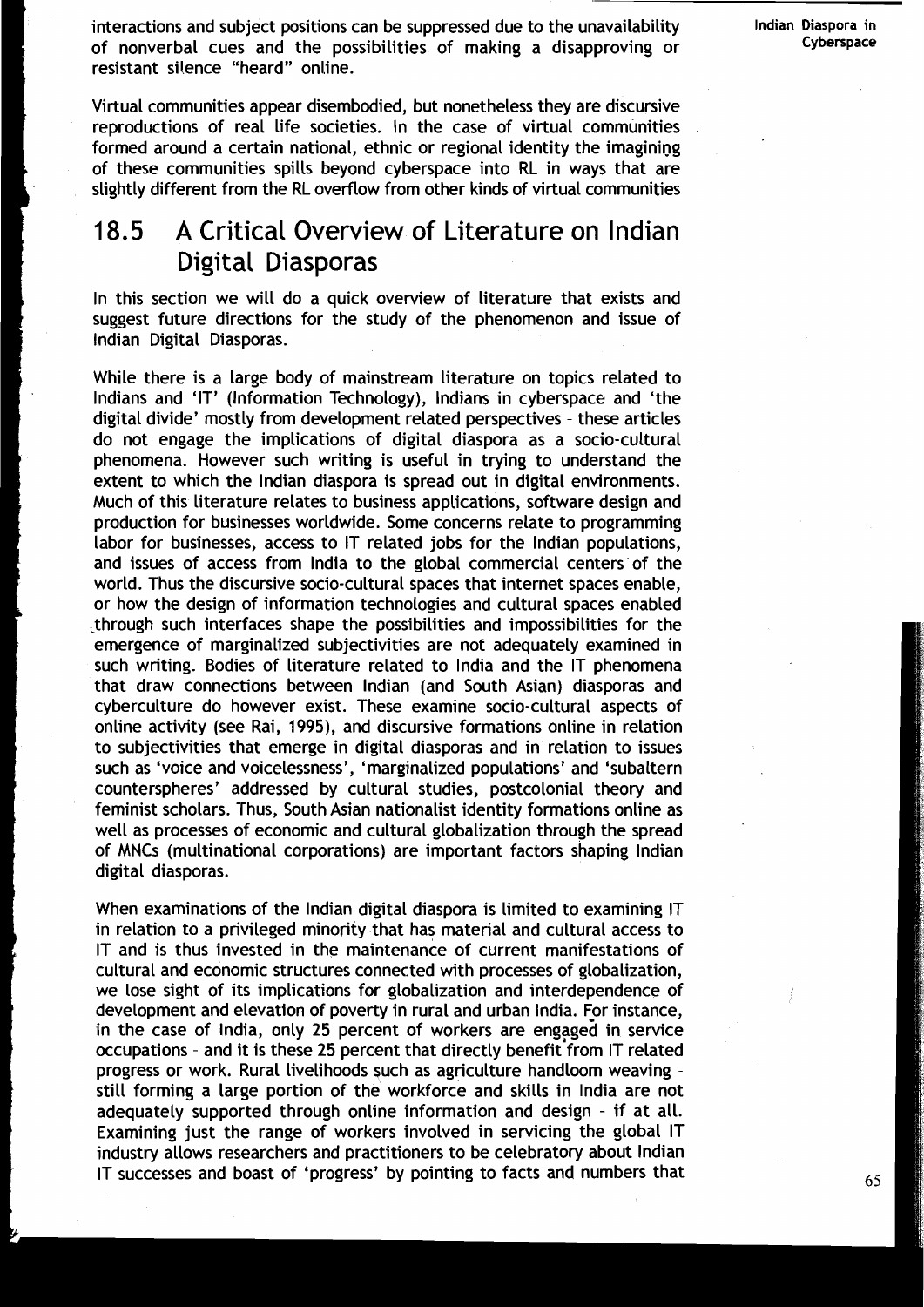**lndia and lndian Diaspora:** indicate that countries such as lndia have a larger number or the same **Images and** number of information workers as the developed nations of the world. They justify their concern with only those 'millions of information workers' who are 'mostly urban and educated, living lifestyles similar to information workers in Silicon Valley, Tokyo or London' (Singhal And Rogers, 2001 ).

> As Vinav Lal points out, such a perspective works for 'Internet elites', whose 'mobility in cyberspace furnishes them with opportunities to work within the world of international finance and business; like the elites of the First World, they are beginning to live in time, and space poses no barriers for them ... The time-space compression that cyberspace typifies only works to the advantage of these elites'(La1, 1996b). Thus from a perspective unquestioning of a westernized patriarchal and urbanized transnationalism that works for the very few culturally and materially privileged populations of the world, it is possible to see IT and South Asia (especially India) as an unproblematic success story.

> On the other hand much of the available literature studying lndian digital diasporas is limited to studying Indians/South Asians in digital diaspora as discursive formations online, describing the socio-cultbral aspects of online formations of various South Asians both located geographically in South Asia and living in diaspora outside of South Asia. Much of this latter body of literature focuses on the various religious diasporic formations online, discussing such topics as Hindu Diaspora online, Sikh Diaspora, Eelam online, Muslim diaspora and so on. This literature is important - just as the literature that examines Indians and the IT industry. Both bodies of literature shed light on how the lndian digital diaspora is manifested.

> However, while such literature does acknowledge the role of gender in national formations online, is mainly concerned with analysis of existing diasporas online. The focus of much of this literature is on textual analyses with little attention paid to the applied problem of designing e-spaces. Most of these are based on analyzing online spaces as 'texts'.

> 'Thus existing studies of lndian digital diasporas are more concerned with the consumption of electronic spaces. The production end - issues related to designing and building of e-spaces - is thus left to the 'techies' (engineers and programmers) and to professionals engaged in marketing and other ebusiness related activities. Implicitly, a divide is created between 'culture' and 'economics'; between 'applied technology' and 'discourse.' Further (and perhaps as a result of the textual analysis approach), even where gender or geography is engaged, women and rural populations are hardly ever portrayed in ways that suggest that they could be active producers of online spaces and IT design. In order to understand this, there is need of more research from the offline user end (perhaps focusing on ethnographic and auto-ethnographic investigations of processes of design and negotiation of such spaces).

## 18.6 ICTs, Nationalism, Religious Diasporas

Information communication technologies, nationalisms, and religious diasporas are inextricably linked within processes of globalization. The world becoming "smaller" is enabled through a variety of technologies, and the clashing of various cultural, religious, and political discourses and extremisms has material consequences. The processes of production and cultural activities surrounding these processes are both products of an economic globalization and transnationalization that rests on the need for self-contained identity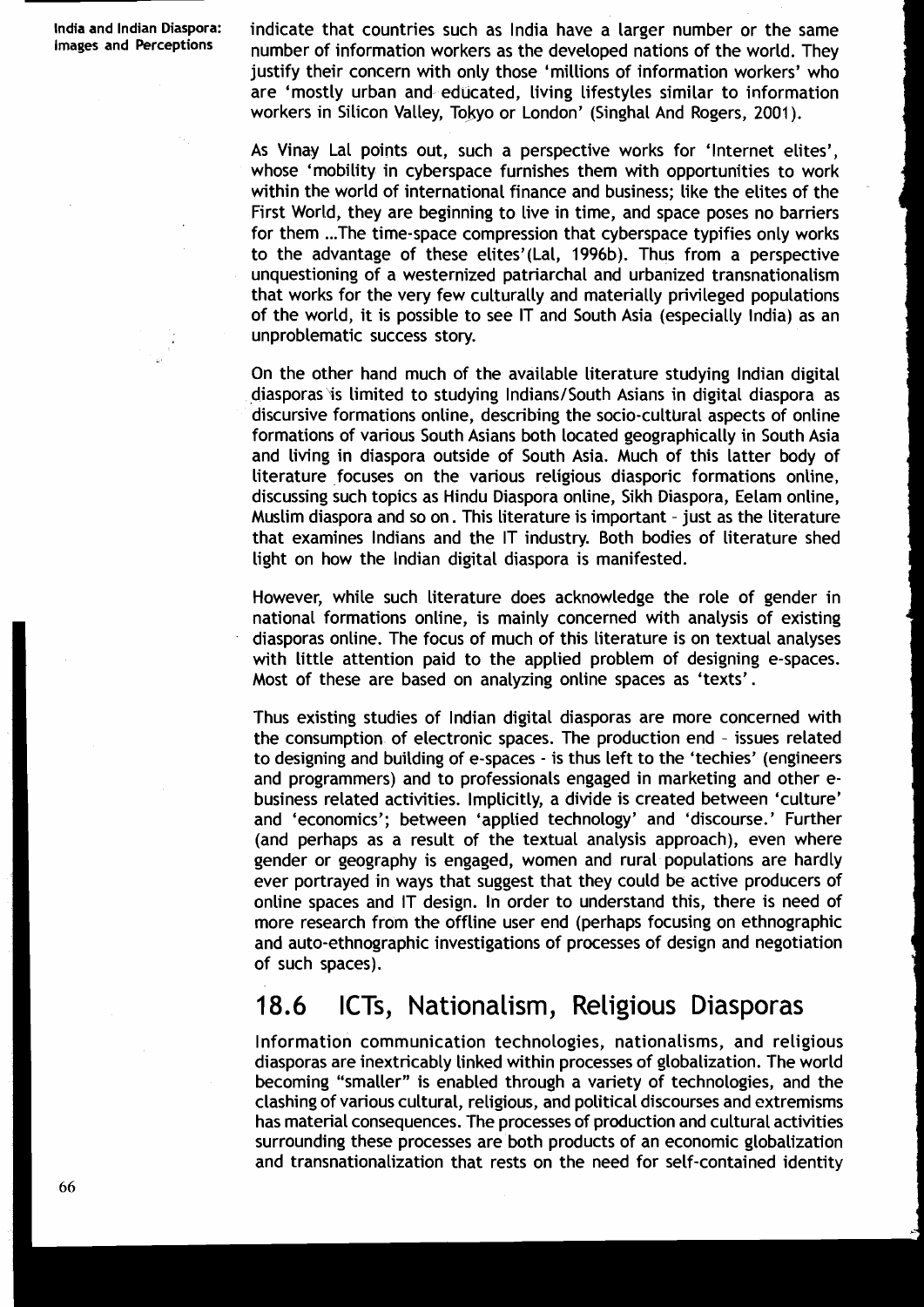formations (consumer demographics) and a performance of multicultural **Indian Diaspora in**  difference. "Jihad" and other religious fundamentalisms and nationalisms **Cyberspace**  (including modern day "crusades") are examples of "concepts of belonging" and ways of imagining community that are "currently being mobilized in the service of the larger political and economic demands associated with globalization" (Spivak, 1999)

As is the case with the processes of rebordering and the recent surge of ethnonationalisms in Eastern Europe and elsewhere, different fundamentalisms based in ethnic and religious identity formations are linked to emerging "global reconfigurations" that help the imagining of ethnic and religious communities transnationally while providing selective class-based access to global capital. Thus new hierarchies emerge that feed into "the logic of uneven global development." Sadowski-Smith further states, "It is essential to realize that . . . concepts of belonging are currently being mobilized in the service of larger political and economic demands associated with globalization. "

What might be the role of virtual communities in fostering such nationalisms? Virtual communities are passage points for collections of common beliefs and practices that unite people who were physically separated. In the case of a diasporic individual for whom home is no longer a concrete geographical place, cyberspace presents itself as an ideal site for the recovery of community and connection with other diasporics with similar backgrounds. For men and women in diaspora, home already exists within the twodimensionality of memory and nostalgia, therefore, it has been suggested that cyberspace may provide a way for these disembodied minds to make contact with apparently similar beings. This production of digital diasporic identity at the interface of internet technologies as online and offline interest, is determined in various ways by access to computer technologies, the design of these technologies and the medium through which the identity will be shaped. The collective imaginations of the people involved will also be restricted by is perceived as their material, social, cultural, ethnic, religious, geographical location.

An examination of the literature dealing with the socio-cultural, political and discursive aspects of cyberspatial South Asian formations reveals an interweaving focus on examining such online formations through theoretical frames provided by concepts such as 'imagined community' (i.e. how is imagining of community online taking place?) and diasporic counterpublics. Within such a framing, some attention is also paid to the structural and technical aspects influencing the socio-cultural shaping of online spaces. It is important for us to examine these discussions for assumptions implicit.

There has been much discussion of the imagining of community in the available literature that examines virtual community formations. Imagining, as these explanations imply, happens on an individual level, where there is an attempt to connect the individual (often personal) experience with macrosociological features, often by translating one directly into the other. This is related to the imagining of any kind of community online, based in common interests, hobbies, collaboration on projects, professional interests and so on. For instance on any listserv, we imagine our readers/audience when posting within an online community based on what the listserv FAQs and information sheets describe - we imagine co-members of the community. We imagine a kind of affective/intellectual communion. This imagining does not necessarily connect directly to our various real life communities, or to other imagined ones online.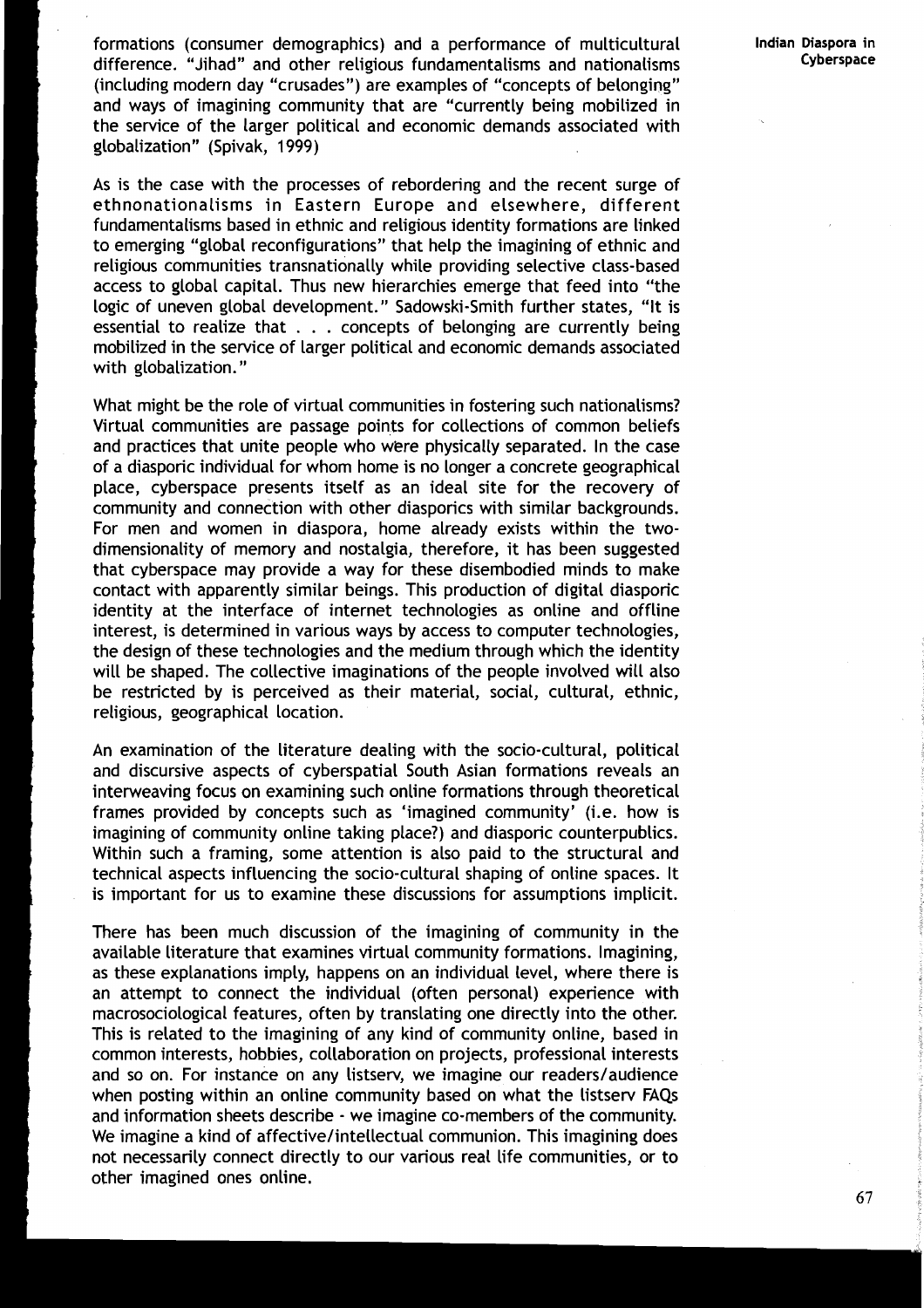**lndia and Indian Diaspora: Linkages and Policies** 

The other sense in which the term imagine is used in relation to community is related to Benedict Anderson, s definition of imagined communities. This type of imagining applies in the case of creation of virtual communities framed around national, ethnic, religious, diasporic identity/subject formations. To quote Ananda Mitra: "The imagination that binds the members of the electronic group is the common memory of the same putative place of origin from which most of the posters c[o]me. The sense of community is based on an original home where everyone belonged, as well as a sense of a new space where the question of belonging is always problematized. Since the original home is now inaccessible, the Internet space is co-opted to find the same companionship that was available in that original place of residence"(Mitra, 1997).

Thus, drawing from the work of Benedict Anderson, some researchers examine the socio-cultural manifestations of diasporas online and write of imagined communities of diasporic postcolonials in cyberspace. Jon Anderson writes: Much as Benedict Anderson's creoles of early modernity were crucial to the imagined communities of ethnolinguistic nations that are modernity's signature, so, too, may be the virtual communities for the emerging Information Age.

Mitra in turn makes a connection between imagining and imaging indicating ways in which an electronic community can textually produce itself, thus imagine itself as well as present itself to the outside world, and thus produce an image. He further suggests that there exist opportunities for various peoples in diaspora to form communities via the Internet, across place-based geographic boundaries, which are based on the constructs of commonality and fellowship while connecting to the conditions of existence of diasporic individuals.

While Jon Anderson and Ananda Mitra write of Arab and Indian diasporas online not specifically focusing on the religious diasporas that have emerged in relation to various fundamentalist nationalisms that have arisen most visibly in the last decade (even while implicitly doing so), Amit Rai and Vinay La1 extend discussions of online imagined communities to an examination of religious diasporas, specifically the Hindu diaspora and the discourses surrounding events in Ayodhya, India, in 1992. Amit Rai attempts to interrogate the diasporic publics and counterpublics in the context of Hindu religious fundamentalist activities. He too uses Benedict Anderson, s concept of imagined community while arguing that cyberspatial nets provide a space for South Asian Hindus to construct and contest identities that are doubly marked by the nightmare of all the dead generations what we diasporics remember as lndia and by the always deferred promises of this new land of opportunity what is imagined as America.

Rai,s use of the notion of Imagined community leads him to examine the style in which diasporic communities are imagined and the regulatory fictions produced by officers of the British Empire. It is thus through the totalizing classificatory grid[s] produced in British colonial times that South Asian identities in the form communal and religious diasporas - are performed online. The performance of diasporic identities in these online communities is thus regulated through historic, political religious discourses associated with colonial and post-colonial geographic territories and nationalisms.

Researchers such as Mitra use the concept of imagined community implicitly in an effort to examine possibilities in varying degrees for the emergence of diasporic formations and seem not to question whether the internet has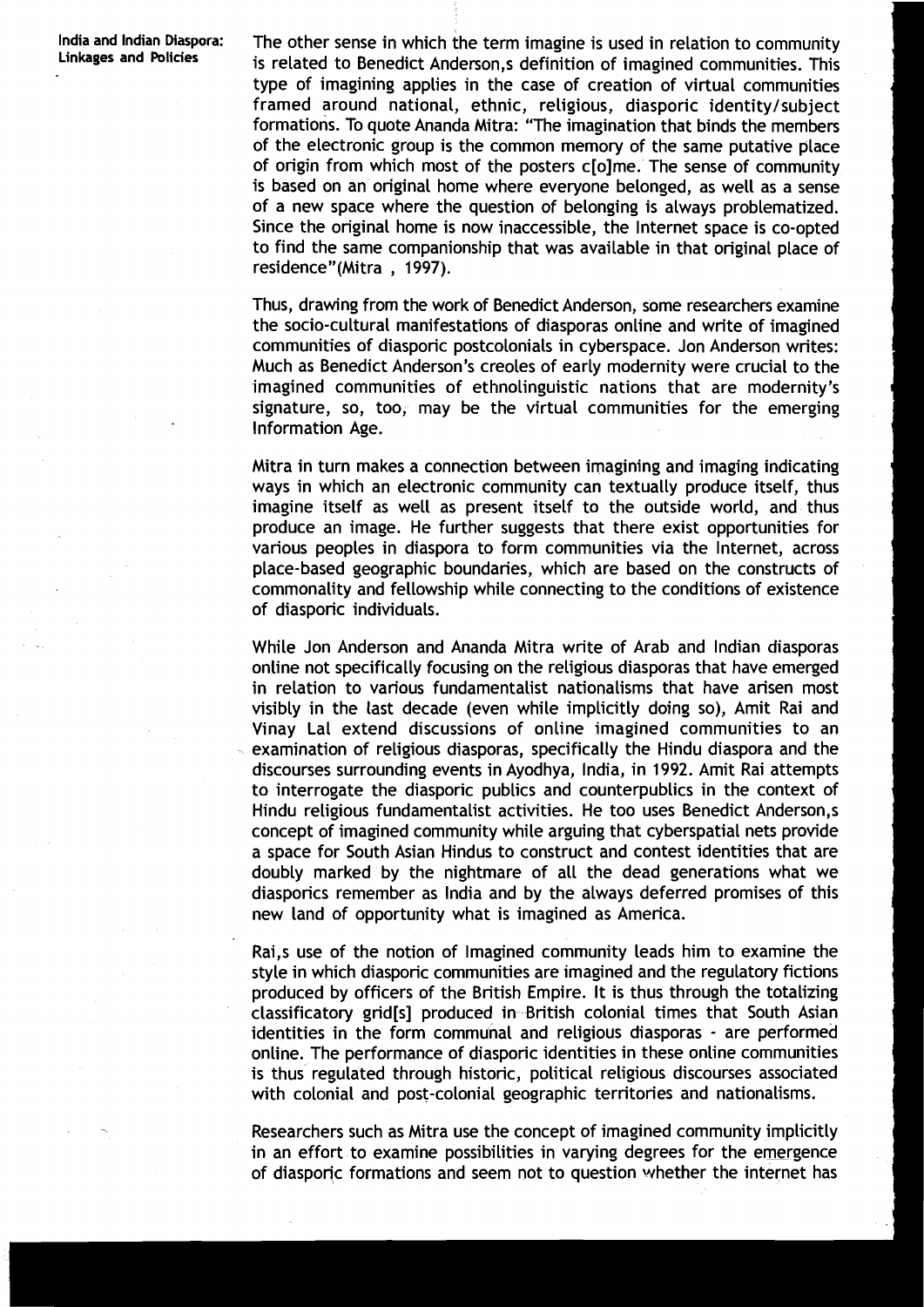the potential to enable a variety of liberatory and counter-hegemonic **Indian Diaspora in**  coalitions. Vinay Lal, however writes explicitly against the celebration of the notion of Imagined Communities online. Further, he also begins to address the linkages between economic globalization, e-commerce and these socio-cultural diasporic cyberspaces by pointing to how the agenda of the internet elites is linked with currently manifested hierarchies of globalization. Such a global economic climate, thus, suggests that, contrary to being a panacea to the world's problems cyberspace represents a more ominous phase of Western colonialism, the homogenization of knowledge and, in tandem, the elimination of local knowledge systems.

During the British rule, for instance, traditional modes of production in India were forcefully replaced by industrial mass production which was more beneficial to the British economy than to the people in the Indian sub-continent. In the new industrial mass production era the traditional products lost markets and the traditional producers their confidence. The resulting outmoding of traditional forms of community and production under the ideological cover of western Enlightenment, led to a loss of self amongst local producers. People with expert knowledge of local modes of production were declared ignorant. In the presence of Enlightenment from the West, the Southern modes of thought and life were implicjdy and explicitly constructed as backward traditional and ignorant. Mow with economic globalization associated with ICTs and access to the material capital and even academic and cultural voice in the westernized world,  $\alpha$  certain hegemonic cultural system is associated with economic upward mobility. Access and even mere survival is thus enabled only through sanctioned ignorances by subaltern Others as they aspire towards voice and material success or even just a basic means of livelihood. The use of information technologies in digital diaspora thus, is situated in a larger socio-cultural ethos which in itself denies the possibility of access and voice to certain populations of the world.

# 18.7 South Asian Digital Diasporas - Mobile (Gadget) Generations

So what about the generation of women and men in diaspora who grew up taking computers and the internet as a given in their lives? Some refer to these as the gaming generation  $-$  however we would like to call them the mobile (gadget) generation, since they move through the world in their own mobile digital aura.

There are several transnational venues in digital diaspora, that are inhabited by the ipod carrying, gameboy playing young men and women with their casual dress code and urban manners. Some of these spaces are less U.S. centric than the previous internet based SA generations - such as livejournal, online journal communities (masked in semi-anonymity) that blurr notions of transnational South Asian sexuality as they hide behind Bollywood icons. There is a continuing play on gender and identity as the bollywood icons produced in such communities are subjected to a gaze that blurs the the boundary between heteronormative idolization of bollywood stars and queer pleasure, while also producing uncertainty about geographic location as they appear to multitask between work, fun and offline/online formations of friends. For this lot, being online is no more unique than being on the phone. In fact, for this generation even the telephone is digital connectivity as they incessantly text-message each other, download and exchange ringtones, pix, flix. This elite group of young South Asian in digital diaspora are multiply literate and socio-culturally flexible and mobile as they "hang out" **69**